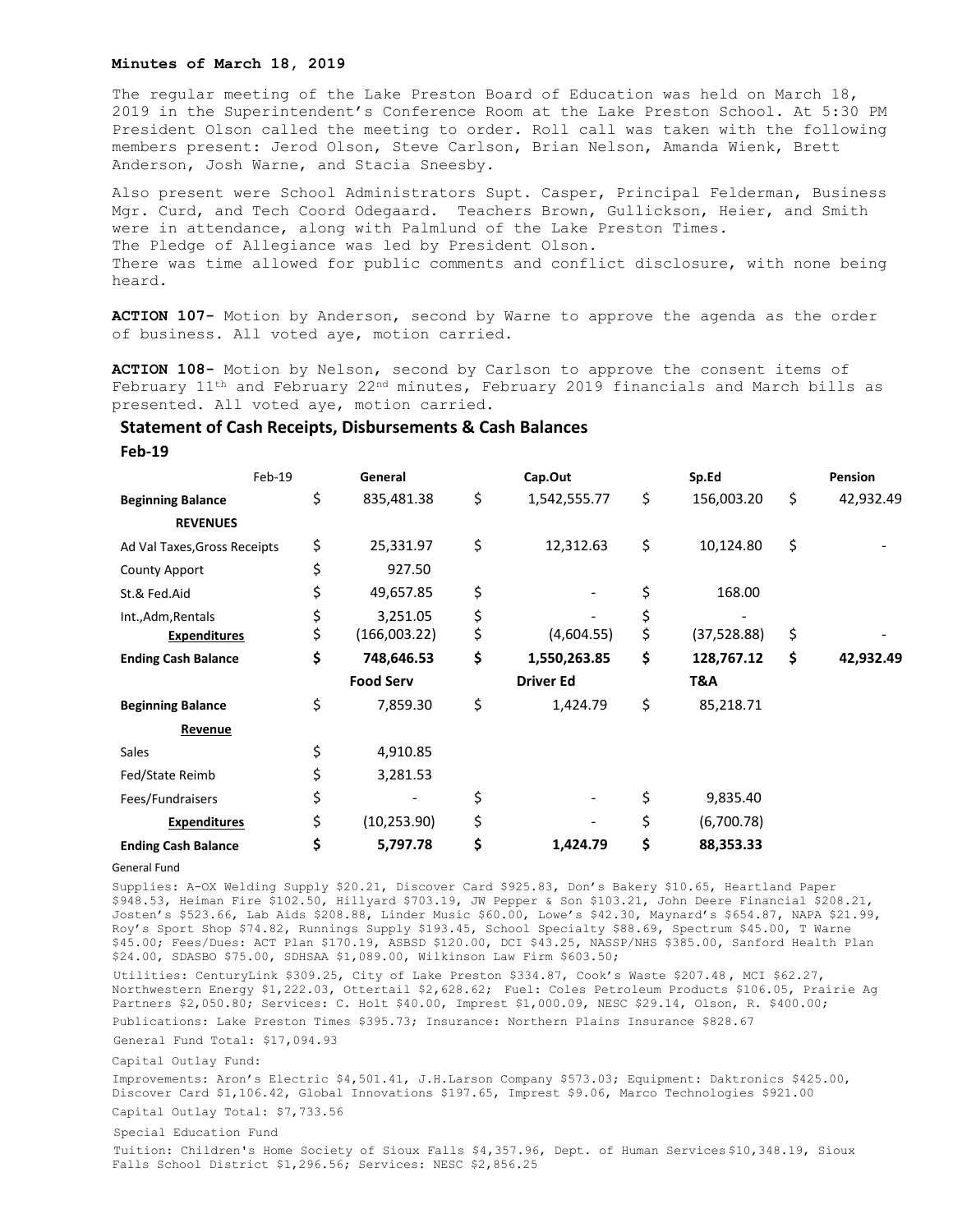Special Education Fund Total: \$18,858.96 Food Service Fund Services: Appeara \$94.13, Culligan \$30.00; Food: Cash-WA Distributing \$570.72, Child & Adult Nutrition Services \$365.35, Dean Foods \$413.74, Earthgrains \$147.47, Maynard's Food Center \$201.43, US Foods \$1,691.97 Food Service Total: \$3,514.81

Grand Total: \$47,202.26

**February Payroll:** General \$110,640.45 Benefits \$38,693.16; Special Education: \$12,962.75 Benefits: \$4,391.59; Food Service: \$4,080.13, Benefits \$1,465.16; Total February Payroll: \$172,233.24.

Principal/Co-AD Felderman reported that the wrestling co-op would be adding a third coach due to the need to travel to different events at the same time. He presented a graph showing that athletic participation in Lake Preston is limited. We do have numbers, but many do not go out for sports.

Business Manager Curd then reported on the principal search. She noted that out of 22 applicants, the hiring committee selected seven excellent candidates to interview. She commended those on the committee for their hard work during this process.

Principal Felderman described the process of the recent hiring committee selection procedure. President Olson commented that he reached out to ASBSD about this topic, and they stated that committees can be made up in many different ways.

Principal Felderman asked for direction on the playground equipment that is slated for next year's budget. The current five-year plan has \$50K allocated for updated playground equipment. Felderman said that fifty thousand does not get much when you are talking equipment, installation and surface covering. Board directed to stay within the earlier parameters, but look to have either volunteers or local contractor(s) install.

President Olson asked for more information regarding the compact tractor from the prior meeting. Board wanted to see how much this purchase might save the district time and money over the current equipment.

Business Manager Curd reported that the April 9th election is cancelled due to lack of petitions.

**ACTION 109-** Motion by Warne, second by Anderson to accept the letter of intent to negotiate with the LPEA. All voted aye, motion carried.

President Olson reported on the NESC meeting. NESC hosted a social thinking training with a number of participants. Member Carlson and Business Manager Curd updated the board on pertinent legislative decisions that will take effect in the upcoming year. Principal/AD Felderman presented the board with a proposal for weight-room equipment per coach request. He also reported that the Zamboni does not seem to hold a charge, so he presented quotes for new batteries and new equipment. Supt Casper reported that approved improvements have been started, with the HVAC in the lobby/lunchroom area scheduled for June. He asked if there were any good news to report, and member Warne expressed his gratitude to the school for sending students to Digi Girlz technology day in Sioux Falls.

**ACTION 110** – Motion by Anderson, second by Carlson to enter into executive session pursuant to SDCL 1-25-2 for the purpose of discussing personnel and negotiations at 6:48 PM. All voted aye, motion carried.

**ACTION 111 -** President Olson declared board out of executive session at 8:04 PM.

**ACTION 112** – Motion by Warne, second by Anderson to approve the administrative contract of Melissa Bothun as Middle School/ High School principal for the 2019- 2020 school year. All voted aye, motion carried. **ACTION 113 –** Motion by Warne, second by Sneesby to adjourn the meeting at 8:06 PM. All present voted aye, motion carried.